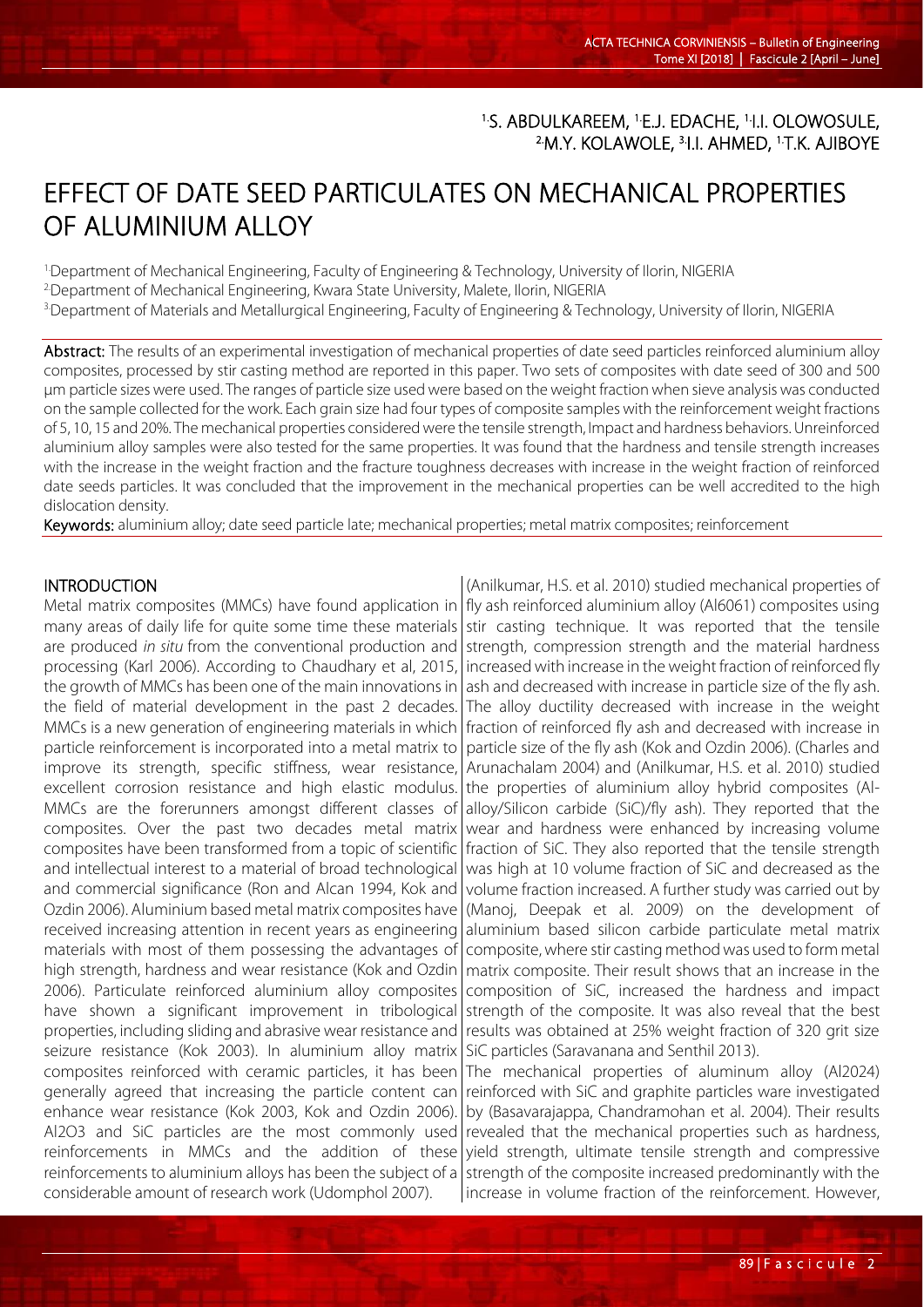the investigation of the abrasive wear behavior of an Al– 4.0Cu–0.75Mg alloy composites reinforced with SiC, Si3N4, Al2O3 produced by stir casting techniques by (Sato and Mehrabian 1976) showed that the wear rates of particulate composites were lower than those of the matrix aluminium alloy by a factor of 4. (Kok and Ozdin 2006) investigated the wear resistance of aluminium alloy reinforced with  $Al_2O_3$ particles fabricated by a vortex method, their result reveal that the abrasion wear resistance and wear resistance increased with increase in  $Al_2O_3$  particle size and content. The effect of  $Al_2O_3$  particle size on the wear resistance was more significant than that of the particle content.

The work of (Kok 2003) on the effect of  $Al_2O_3$  particle content and size on the porosity and mechanical properties of  $Al_2O_3$ particle-reinforced 2024 aluminium alloy composites and examination of the wettability problem during the incorporation of  $Al_2O_3$  particles into the aluminium alloys. The result of the investigation shows that the density of the composites increased with increasing weight percentage and size of particles, whereas the porosity of the composites increased with decreasing size and increasing weight percentage of the particles. The wettability and the bonding force between Al alloy/ $Al_2O_3$  particles were improved by the applied pressure after the casting. The tensile strength and hardness of MMCs increased while elongation decreased with decreasing size and increasing weight percentage of the particles (Udomphol 2007). The work of Ramesh et al, (2014) titled "Effect of reinforcement of natural residue (Quarry Dust) to enhance the properties of AMMCs, reported that here is significant improvement in the tensile strength and the hardness with addition of quarry dust particulates, having the tensile strength of matrix alloy and Al-quarry dust composites improved from 150 MPa to 172 MPa

(Ameh, Isa et al. 2015) worked on "Effect of particle size and concentration on the mechanical properties of polyester/ date palm seed particulate composites". They achieved optimum tensile strength of 16.7619 N/mm2 and elastic modulus of 343.8 N/mm2 at 15wt% and 10wt% loading respectively with 0.5mm particles. The percent water absorption was found to be least for 0.5mm particle size while hardness was enhanced to the maximum of 74 HRF (Rockwell Hardness Factor) by 2mm particle size at 25wt% loading. In a related work of (Alaa 2015) titled "Investigation of tensile and impact of composite materials reinforced with natural materials." He concluded that the composite specimens reinforced with olive seeds powder gives high mechanical than composites specimens reinforced with dates seeds powder. He recorded value of modulus of elasticity and tensile strength at 18 wt% and grain size of 300μm for two types of powder. Effects of MoSi2 reinforcement and aging treatment on hardness and wear properties of AA 2024- MoSi2 nanocomposites were investigated by Sameezadeh et al, 2011. They reported that, with increased volume fraction of nano MoSi2 up to 3-4%, the hardness of the composites continuously increased and that the particle agglomeration

reduced the amount of effective nano particulate available and the particle strengthening effect diminished.

It can be observed from the aforementioned literature reported that addition of date seed as reinforcement in aluminium alloy is rarely available. Hence there is need to investigate the effect addition of date seed particles in aluminium composite. According to (Souhail, Christophe et al. 2004), date fruit has been an important crop in arid and semiarid regions. This fruits plays an important part in the economic and social lives of the people of these regions. The fruit of the date palm is well known as a staple food composing of a fleshy pericarp and seed. The pits of date palm (seed) are a waste product of many industries, after transformation of the date fruits. It has been reported by (Mohammad, Mostafa et al. 2014) and (Mohamed, Souhail et al. 2013) that in some date-processing countries, such as Tunisia, date seeds are discarded as wastes or used as fodder for domestic farm animals.

In most parts of northern Nigeria where date fruit is been heavily consumed, the seed is usually discarded as wastes after the fleshy pericap of the date has been eaten. More importantly, these date seeds turn out to be wastes after the date fruit has been consumed (eaten). Furthermore, the aluminium alloy used as melt in this work is off-cuts from the production of aluminium doors and windows. The addition of date seeds particles as reinforcement in aluminium composites was achieved through stir casting process with various weight fractions and grain sizes of date seeds particles. The effect of the reinforcing material on mechanical property of the aluminium composite was investigated and reported in this work.

## MATERIALS AND METHOD - Reinforcement Material

The materials (date seeds) used in this work (Figure 1) was sourced from local vendor, with fleshy pericarp of the date fruits removed to obtain the seeds (Figure 1a). The seeds were sundried for one week to reduce and maintain the moisture content in other to aid the pulverizing process. After drying, local grinding machine was used to pulverize the date seeds, the pulverized seed particles (Figure 1b) were sieved using standard sieve sizes of 600, 500, 420 and 300 µm successively.





Figure 1. Date Seed Used in this Work (a) Raw Date Seeds and (b) Pulverized Date Seed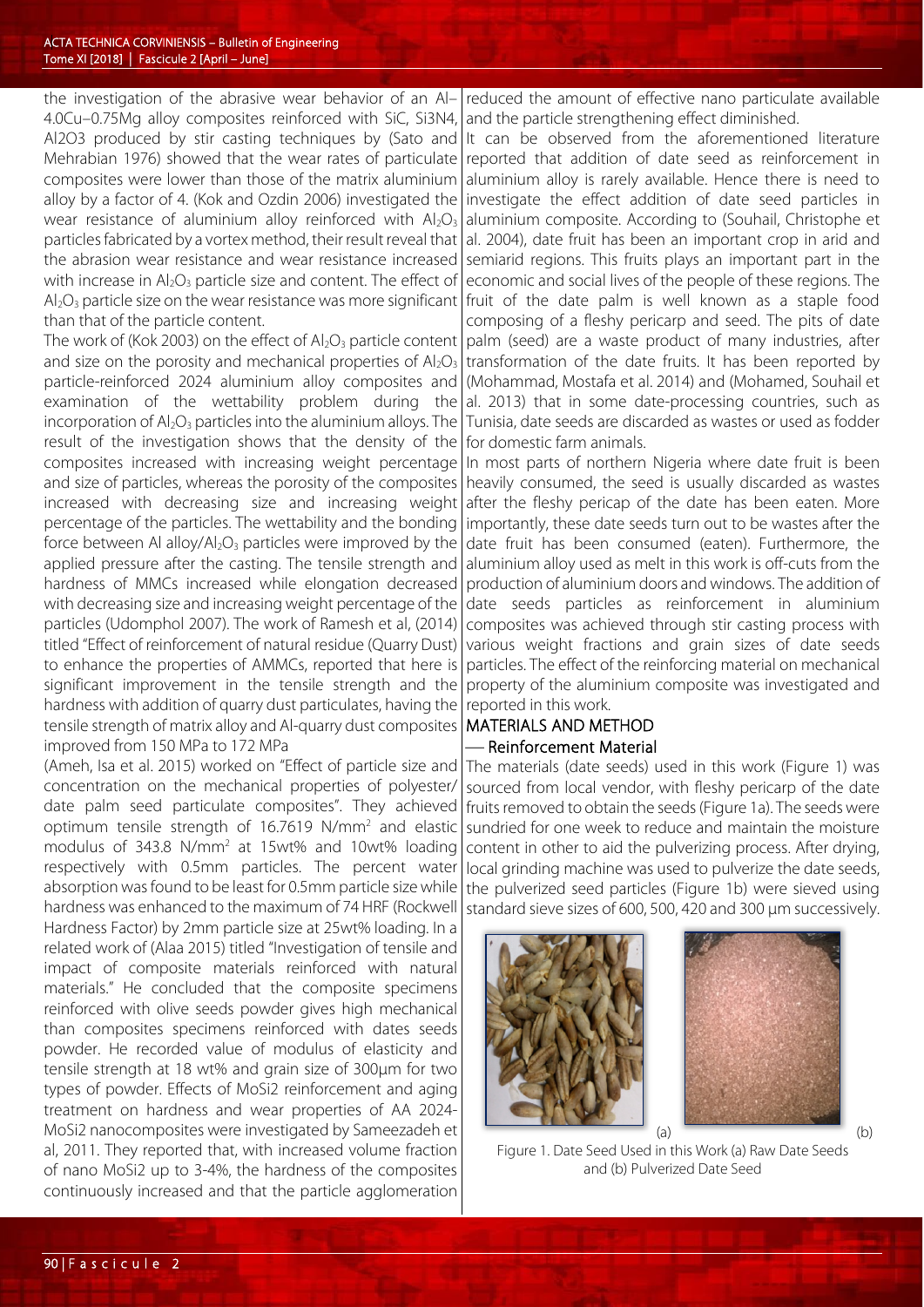#### Matrix Material

In this work, the matrix phase of the composite is aluminium alloy. The aluminium was cast from aluminium scrap. The scraps (Figure 2) that was used for the melt were sourced from aluminium window frame and door fitters as off-cuts from aluminium alloy 6063 commonly referred to as architectural alloy which are normally used in window frames and doors as well as extrusions of parts. To minimize the level of impurity in the melt, the scraps were cleaned using steam and hand towel to removed dirt and colored inscriptions on the aluminium scraps. Table 1 gives the elemental composition of the aluminium scrap used.



Figure 2. The Scrap (off-cuts) from Aluminium Alloy 6063

Table 1. Elemental Compositions of the Aluminium Used

| Element | Mq           |             | FΑ   |      |      |
|---------|--------------|-------------|------|------|------|
| wt. %   | $0.45 - 0.9$ | $0.2 - 0.6$ | 0.35 | 0.10 | ი 10 |
| Element |              | Лn          |      |      |      |
| wt. %   | 0. I O       | (110)       | ი 10 | Bal  |      |

## EXPERIMENTAL PROCEDURE

## Sample Preparation

The quantity of Aluminium scrap and date seeds particles required to produce composites having 5, 10, 15, and 20% weight of date seeds particles were evaluated using charge calculations. The date seeds particles were initially preheated at a temperature of 180°C for 20 minutes to help improve wettability with the aluminium alloy. Aluminium alloy was weighed and charged into the crucible. The loaded crucible was put into the heating chamber of the electric furnace and the temperature of the furnace was set to 850°C (150°C above the liquidus temperature of aluminium).

The preheated date seeds particles was added at this temperature and stirring of the slurry was performed manually for 2 minutes. The composite slurry was then reheated to  $850^{\circ}$ C and a further stirring was carried out for another 2 minutes to help improve the distribution of the date seeds particles in the molten aluminium alloy. The molten composite was then cast into prepared sand molds. Unreinforced aluminium alloy was also prepared by casting for control experimentation.

## Testing for Mechanical Properties

## ≡ Tensile Test

The tensile test was conducted according to ASTM E8/(E8M) (ASTM 2016) on each of the cast sample using Testometric Universal Testing Machine (TUTM) model FS50AT, with maximum load capacity of 50KN. The tensile test samples (Figure 3) were 10mm diameter and gauge length of 100mm, machined from the cast aluminium composites. Average of three readings was taken for each sample prepared from the cast aluminium alloy. Analyses of the tensile results were generated and obtained from the machine.



Figure 3. Prepared Samples for Tensile Test (a) Schematic and (b) Sample Piece

Figure 4 shows the impact test workpiece sample. In line with the ASTM E23-16b, the test was carried out on Avery-Denison Izod impact testing machine (model: 6705U/33122). The samples were prepared with gauge length of 55mm, diameter of 10mm, and notch depth and angle of mm and 45°C respectively machined from the cast aluminium composites.



Figure 4. Sample for Izod Impact Test (a) Schematic and (b) Sample piece

## ≡ Hardness Test

The permanent depth of indentation was carried out on 30 mm height samples (Figure 5) cut out of the as-cast aluminium composite for hardness test according to ASTM B647-10. The sample surfaces were prepared by grinding on emery paper of 400 grits thereafter polished to obtain flat and smooth surface before setting the samples on Rockwell hardness machine of model MCT-381DS. Average of three readings was taken for each sample.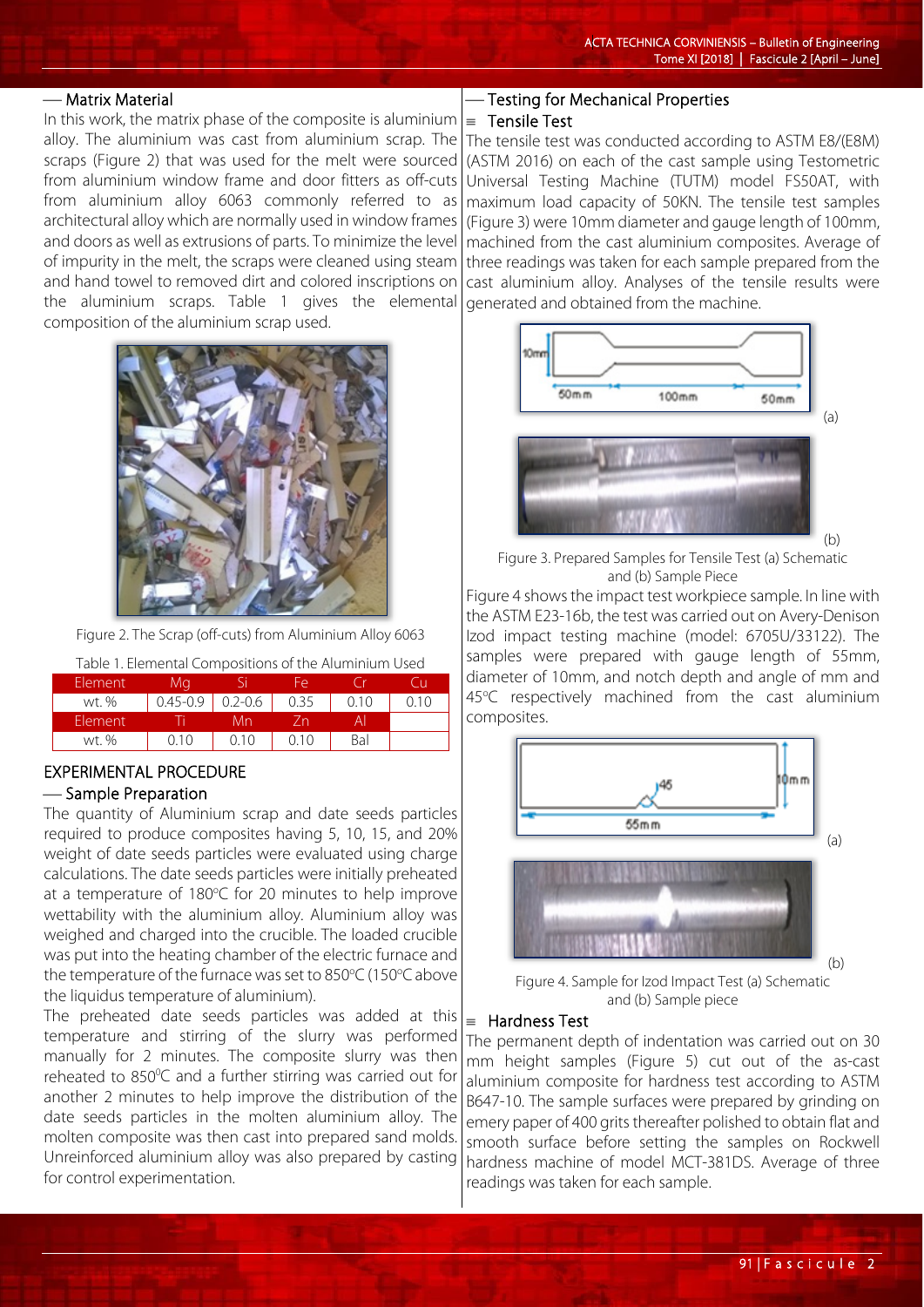

Figure 5. One of the Prepared Samples with Indentations RESULTS AND DISCUSSIONS

#### ≡ Tensile Test

Figure 6 shows the variation of tensile strength of the composites with different weight fractions of date seeds particles. It can be noted that the stress at upper yield increased with increase in the weight percentage of date seeds particles. Therefore the date seeds particles act as barriers to the dislocations when taking up the load applied (Basavarajappa, Chandramohan et al. 2004). The date seed particles obstruct the advancing dislocation front, thereby strengthening the matrix (Anilkumar, H.S. et al. 2010).

Also, as the size of the date seeds particles increased, there was increase in tensile strength. Poor bonding of smaller size date seeds particles with the matrix could be the reason for this behavior. The observed improvement in tensile strength of the composite is attributed to the fact that the filler date seeds particles possess higher strength. The decrease in the tensile strength of the samples with date seeds particles weight fraction beyond 10% is due to the poor wettability of the reinforcement with the matrix.



Figure 6. Variation of Tensile Strength with Weight Fraction of Date Seeds Particles

### — Impact Test

The relation between weight fraction of date seeds particles reinforcement and impact energy of cast aluminium alloy composites at different grain sizes of 300µm and 500µm is

shown in Figure 7. The fracture toughness (which is a measure of the composites resistance to crack propagation) was observed to decrease with increase in weight fraction of date seeds particles which is consistent with the trend in most hard particle reinforced metal matrix composites (Saravanana and Senthil 2013). The increased sites (particles, particle/matrix interfaces, and particle clusters) for crack nucleation with increasing weight fraction of the date seed particles were likely to be responsible for this observed trend, similar to the work of (Saravanana and Senthil 2013).

Also as it was observed in tensile test result (Figure 6), increase in date seed particles size from 300 to 500 *µm* (Figure 7) gave a corresponding increase in impact energy of the aluminum composite.



Figure 7. Variation of Impart Energy (J) with Weight Fraction of Date Seeds Particle

## Hardness

The behaviour of weight percentage of date seeds particles reinforcement on hardness of cast aluminium alloy composites at different grain sizes of 300 and 500 µm is shown in Figure 8.



Figure 8. Variation of Hardness with Weight Fraction of Date Seeds Particles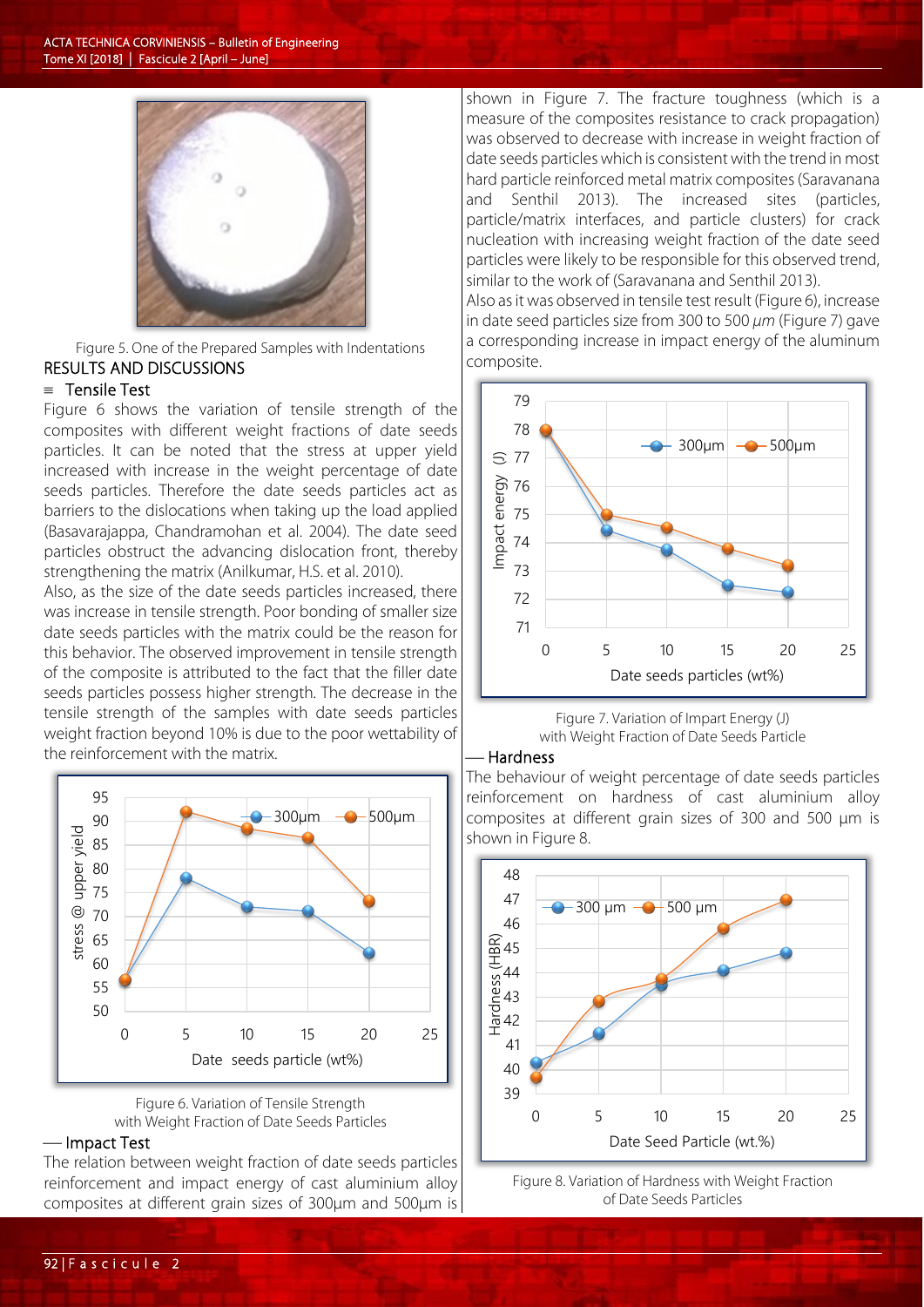| It can be observed that the hardness of the composite [6]                                                                                                                                                                                                                                                                                                                                                                                                                                            |        | Anilkumar, H. C; Hebbar, H. S and Ravishankar, K. S.                                                 |
|------------------------------------------------------------------------------------------------------------------------------------------------------------------------------------------------------------------------------------------------------------------------------------------------------------------------------------------------------------------------------------------------------------------------------------------------------------------------------------------------------|--------|------------------------------------------------------------------------------------------------------|
| increase steadily with increase in weight fraction of the date                                                                                                                                                                                                                                                                                                                                                                                                                                       |        | Mechanical Properties of Fly Ash Reinforced Aluminium                                                |
| seeds particles up to 10%wt before the two size particles                                                                                                                                                                                                                                                                                                                                                                                                                                            |        | Alloy (Al6061) Composites. International Journal of                                                  |
| show a slight reduction in their hardness.                                                                                                                                                                                                                                                                                                                                                                                                                                                           |        | Mechanical and Materials Engineering 641-45, 2010.                                                   |
| However, the particle size of 500 $\mu$ m has higher hardness [7]                                                                                                                                                                                                                                                                                                                                                                                                                                    |        | Basavarajappa, S; Chandramohan, G and Dinesh, A.                                                     |
| values of 47 HBR as against that of 300µm particle size that                                                                                                                                                                                                                                                                                                                                                                                                                                         |        | Mechanical Properties of MMC's- An Experimental                                                      |
| has 44.83 HBR. This hardness behavior occurs due to increases                                                                                                                                                                                                                                                                                                                                                                                                                                        |        | Investigation. International Symposium of Research on                                                |
|                                                                                                                                                                                                                                                                                                                                                                                                                                                                                                      |        | Materials and Engineering. Madras: 1-8. 2004                                                         |
| in surface area of the matrix as a result of reduced grain size                                                                                                                                                                                                                                                                                                                                                                                                                                      |        | Charles, S. and V. P. Arunachalam, V.P, Property Analysis and                                        |
| of the aluminium. Thus the presence of such hard surface area                                                                                                                                                                                                                                                                                                                                                                                                                                        |        | Mathematical Modeling of Machining Properties of                                                     |
| offers more resistance to plastic deformation which leads to                                                                                                                                                                                                                                                                                                                                                                                                                                         |        | Aluminium Alloy Hybrid (Al-Alloy/Sic/Flyash) Composites                                              |
| increase hardness. Similar finding was reported by Saravanan,                                                                                                                                                                                                                                                                                                                                                                                                                                        |        | Produced by Liquid Metallurgy and Powder Metallurgy                                                  |
| et al, 2015; Saravanana and Senthil 2013 and Swamy, et al,                                                                                                                                                                                                                                                                                                                                                                                                                                           |        | Techniques. Indian Journal of Engineering and Materials                                              |
| 2011 Miracle 2005.                                                                                                                                                                                                                                                                                                                                                                                                                                                                                   |        | Science 11: 473-480, 2004.                                                                           |
| <b>CONCLUSIONS &amp; FUTURE WORK</b>                                                                                                                                                                                                                                                                                                                                                                                                                                                                 | $[9]$  | Chaudhary, S. P; Singh, P. K; Rai, S; Patel, H and Kumar, B. A                                       |
| The conclusions drawn from the present work can be                                                                                                                                                                                                                                                                                                                                                                                                                                                   |        | Review on Effect of Reinforcement Particles on the                                                   |
| summarized as follows:                                                                                                                                                                                                                                                                                                                                                                                                                                                                               |        | Mechanical Properties of Aluminium Based Composites.                                                 |
| -The date seeds particulate as reinforcement in aluminium                                                                                                                                                                                                                                                                                                                                                                                                                                            |        | International Journal of Innovative Research in Science,                                             |
| alloy composite can be used to improve the mechanical                                                                                                                                                                                                                                                                                                                                                                                                                                                |        | Engineering and Technology, 4, (9), 8377-8382, 2015                                                  |
| properties of aluminium alloy composite.                                                                                                                                                                                                                                                                                                                                                                                                                                                             |        | [10] Karl, U. K. (2006). "Custom-made Materials for Automotive                                       |
| -The hardness and tensile strength increase with increase                                                                                                                                                                                                                                                                                                                                                                                                                                            |        | and Aerospace Engineering." Journal Materials and                                                    |
| in the weight fraction while the impact strength of the                                                                                                                                                                                                                                                                                                                                                                                                                                              |        | Manufacturing Processes 23 (3), 327-335, 2008                                                        |
| aluminium alloy decrease with increase in the weight                                                                                                                                                                                                                                                                                                                                                                                                                                                 |        | [11] Kok, M. Production and Mechanical Properties Of Al2O3                                           |
| fraction of reinforced date seeds particles.                                                                                                                                                                                                                                                                                                                                                                                                                                                         |        | Particle-Reinforced 2024 Aluminium Alloy Composites.                                                 |
| -It can also be concluded that the improvement in the                                                                                                                                                                                                                                                                                                                                                                                                                                                |        | Journal of Materials Processing Technology 161, 381-387,                                             |
| mechanical properties can be accredited to high                                                                                                                                                                                                                                                                                                                                                                                                                                                      |        | 2003.                                                                                                |
| dislocation density of the material                                                                                                                                                                                                                                                                                                                                                                                                                                                                  |        | [12] Kok, M. and Ozdin, K. Wear Resistance of Aluminium Alloy                                        |
| The following future works have been planned for this                                                                                                                                                                                                                                                                                                                                                                                                                                                |        | and its Composites Reinforced by Al2O3 Particles. Journal                                            |
| research: The effects of heat treatments on the various weight                                                                                                                                                                                                                                                                                                                                                                                                                                       |        | of Materials Processing Technology Vol. 183 (2), 301-309,<br>2006                                    |
| fractions (5, 10, 15 and 20%) of the compositions and the                                                                                                                                                                                                                                                                                                                                                                                                                                            | $[13]$ | Manoj, S; Deepak, D; Lakhvir S and Vikas, C. Development of                                          |
| microstructural analysis of the various weight fraction of the                                                                                                                                                                                                                                                                                                                                                                                                                                       |        | Aluminium Based Silicon Carbide Particulate Metal Matrix                                             |
| compositions                                                                                                                                                                                                                                                                                                                                                                                                                                                                                         |        | Composite.<br>Journal<br>of<br>Minerals<br>and<br>Materials                                          |
| Acknowledgement                                                                                                                                                                                                                                                                                                                                                                                                                                                                                      |        | Characterization and Engineering 8: 455-467, 2009.                                                   |
| The authors would like to appreciate the following staff of the                                                                                                                                                                                                                                                                                                                                                                                                                                      |        | [14] Miracle, D. B. Metal Matrix composites;-From Science to                                         |
| University for their assistance during the research work. Mr. M.                                                                                                                                                                                                                                                                                                                                                                                                                                     |        | Technological Significance. Composites Science and                                                   |
| Ndagi of the department of Mechanical Engineering, Mr. O. S.                                                                                                                                                                                                                                                                                                                                                                                                                                         |        | Technology 65, 2526-2540, 2005.                                                                      |
| Awojobi of the Department of Materials and Metallurgical                                                                                                                                                                                                                                                                                                                                                                                                                                             |        | [15] Mohamed, A. B; Souhail, B; Christophe, B and Hamadi, A.                                         |
| Engineering, Mr. Ibraheem Lateef of central workshop and Mr.                                                                                                                                                                                                                                                                                                                                                                                                                                         |        | Chemical Composition and some Functional Properties of                                               |
| R.O. Olaoye of the Department of Geology.                                                                                                                                                                                                                                                                                                                                                                                                                                                            |        | Soluble Fibro-Protein Extracts from Tunisian Date Palm                                               |
| References                                                                                                                                                                                                                                                                                                                                                                                                                                                                                           |        | Seeds. African Journal of Biotechnology 12(10): 1121-1131,                                           |
| Alaa, A. M, Investigation of Tensile and Impact of Composite<br>$[1]$                                                                                                                                                                                                                                                                                                                                                                                                                                |        | 2013.                                                                                                |
| Materials Reinforced with Natural Materials. Journal of                                                                                                                                                                                                                                                                                                                                                                                                                                              | $[16]$ | Mohammad, Z. H; Mostafa, I. W; Vandita, S. V. S and                                                  |
| Engineering and Technology 33(4): 919-933, 2015.                                                                                                                                                                                                                                                                                                                                                                                                                                                     |        | Mohammad, S. R. Chemical Composition of Date-Pits and                                                |
| Ameh, O. A; Isa, T.M and Sanusi, I, "Effect of Particle Size and<br>$\lfloor 2 \rfloor$                                                                                                                                                                                                                                                                                                                                                                                                              |        | Its Potential for Developing Value-Added Product - a                                                 |
| Concentration on the Mechanical Properties of Polyester                                                                                                                                                                                                                                                                                                                                                                                                                                              |        | Review. Polish Journal of Food Nutrition Science 64(4), 215-                                         |
| Date Palm Seed Particulate Composites." Journal of                                                                                                                                                                                                                                                                                                                                                                                                                                                   |        | 226, 2014.                                                                                           |
| Practices and Technologies (26): 65-78, 2015                                                                                                                                                                                                                                                                                                                                                                                                                                                         |        | [17] Ramesh, M; Karthikeyan, T and Kumaravel, A. Effect of                                           |
| American Society for Testing and Materials. Standard Test<br>$[3]$                                                                                                                                                                                                                                                                                                                                                                                                                                   |        | Reinforcement of Natural Residue (Quarry Dust) to Enhance                                            |
| Methods for Tension Testing of Metallic Materials. West                                                                                                                                                                                                                                                                                                                                                                                                                                              |        | the Properties of Aluminium Metal Matrix Composites.                                                 |
| Conshohocken, PA, ASTM International 2016.<br>American Society for Testing and Materials, (2014).                                                                                                                                                                                                                                                                                                                                                                                                    |        | Journal of Industrial Pollution Control 30 (1), 109-116, 2014                                        |
| $[4] % \begin{center} \includegraphics[width=\linewidth]{imagesSupplemental/Imetad-Architecture.png} \end{center} \caption{The image shows the image shows a single number of three different times, and the image shows the corresponding image shows a single number of three different times, and the image shows a single number of three different times, and the image shows a single number of three different times.} \label{fig:limal}$<br>Standard test method for Material Hardness. ASTM |        | [18] Ron, C. and Alcan, B. Aluminium: Physical Properties,                                           |
| International 2014.                                                                                                                                                                                                                                                                                                                                                                                                                                                                                  |        | Characteristics and Alloys, Talat, 2015.                                                             |
| American Society for Testing and Materials,<br>(2014).<br>$[5]$                                                                                                                                                                                                                                                                                                                                                                                                                                      |        | [19] Sameezadeh, M; M. Emamy, M and Farhangi, H. Effects of                                          |
|                                                                                                                                                                                                                                                                                                                                                                                                                                                                                                      |        |                                                                                                      |
| Standard test methods for Impact Loading<br>ASTM                                                                                                                                                                                                                                                                                                                                                                                                                                                     |        | particulate reinforcement and heat treatment on the<br>hardness and wear properties of AA 2024-MoSi2 |

 $\overline{\phantom{a}}$ 

nanocomposites. Materials and Design 32, 2157-2164, 2011